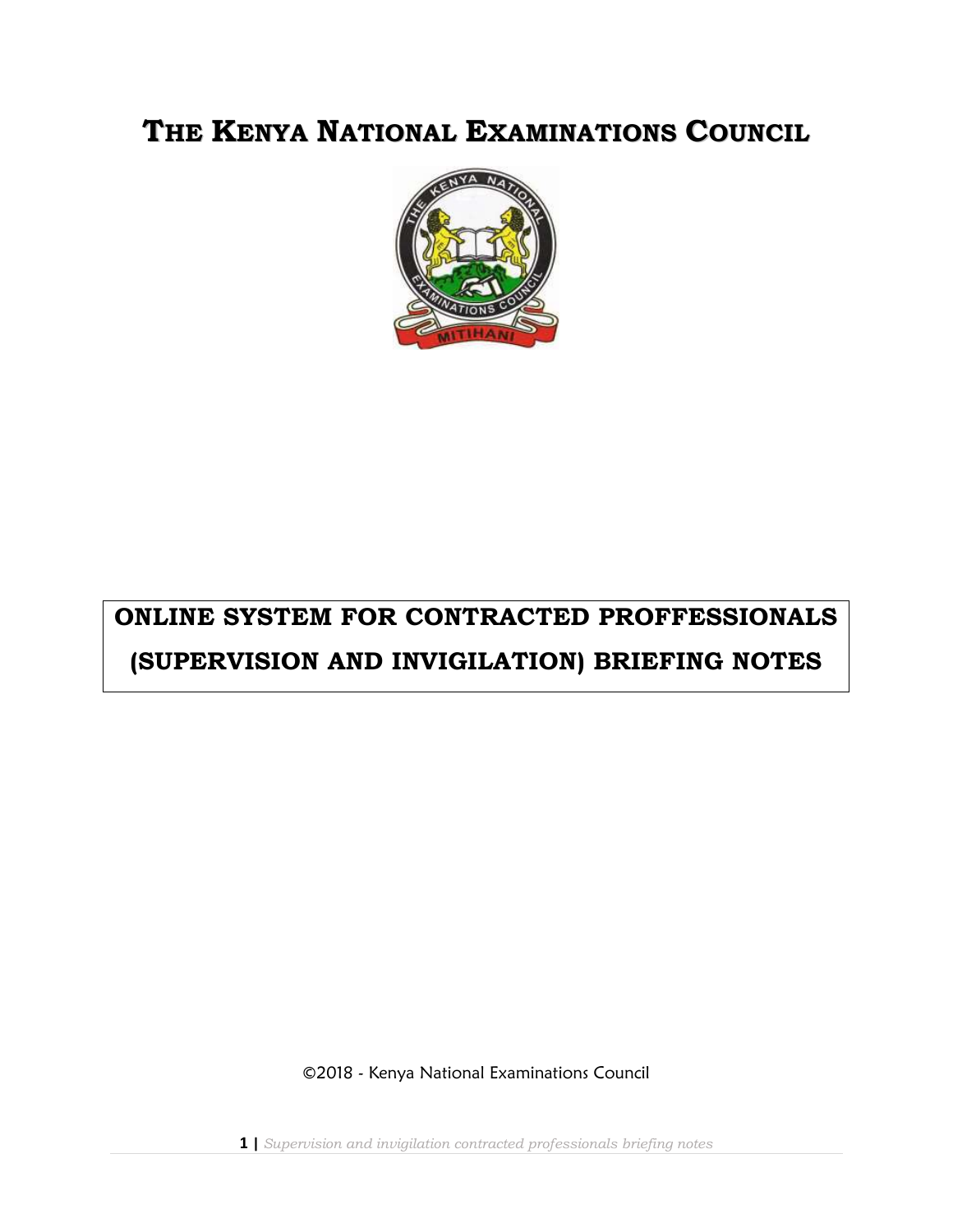# Table of Contents

| 1.0. |        |  |
|------|--------|--|
| 2.0. |        |  |
| 3.0. |        |  |
| 3.1. |        |  |
| 3.2. |        |  |
| 3.3. |        |  |
| 4.0. |        |  |
|      | 4.1.1. |  |
|      | 4.1.2. |  |
|      | 4.1.3. |  |
|      | 4.1.4. |  |
|      | 4.1.5. |  |
|      | 4.1.6. |  |
| 4.2. |        |  |
| 4.3. |        |  |
| 4.4. |        |  |
| 4.5. |        |  |
| 5.0. |        |  |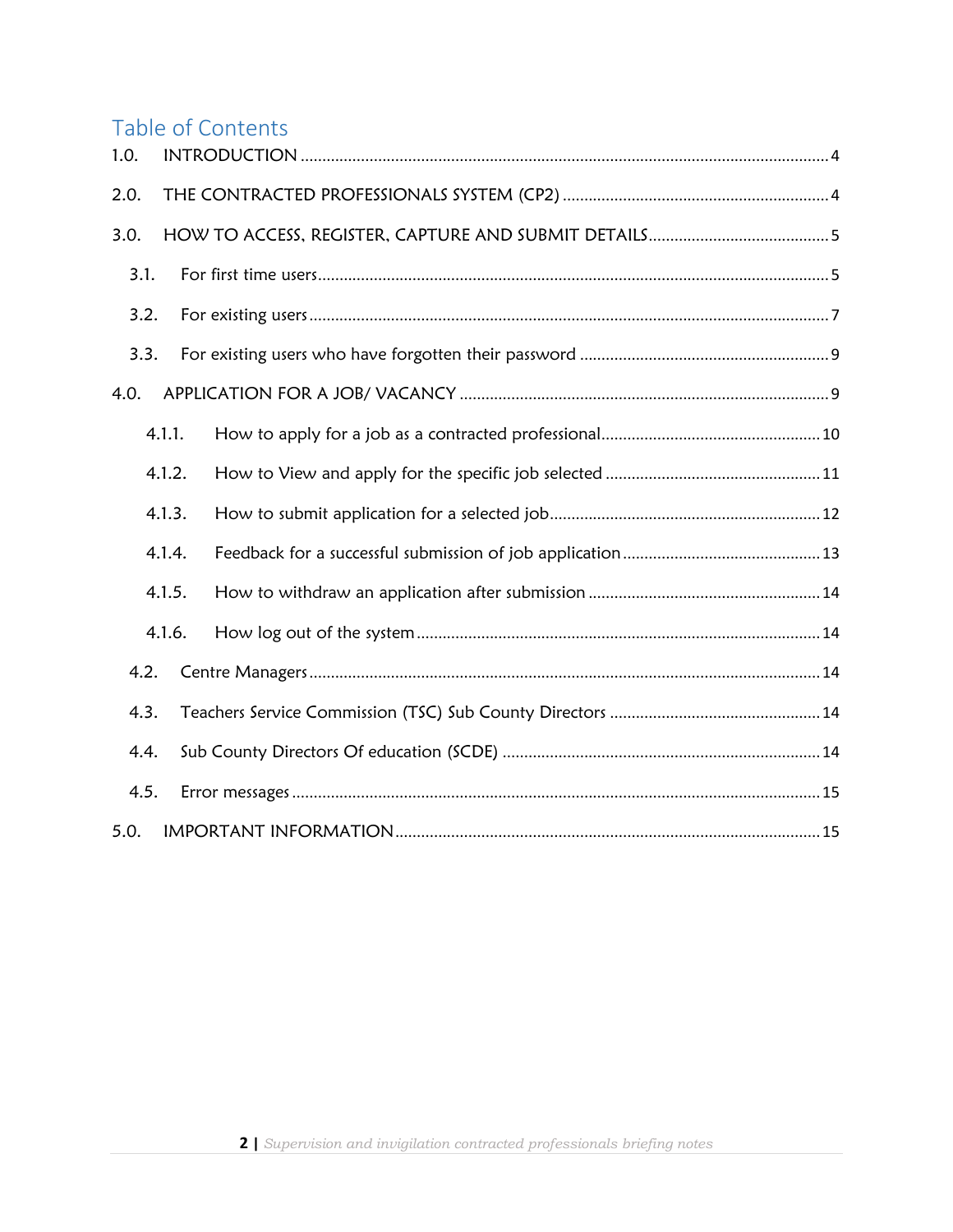# LIST OF FIGURES

| Figure 7: Job / Vacancy application interface for contracted professional10       |  |
|-----------------------------------------------------------------------------------|--|
|                                                                                   |  |
| Figure 9: Positions available for the job selected by a contracted professional12 |  |
|                                                                                   |  |
| Figure 11: Feedback message for a successfully submitted job application13        |  |
| Figure 12: Error message for existing users attempting to register as new users15 |  |

# LIST OF TABLES

|--|--|--|--|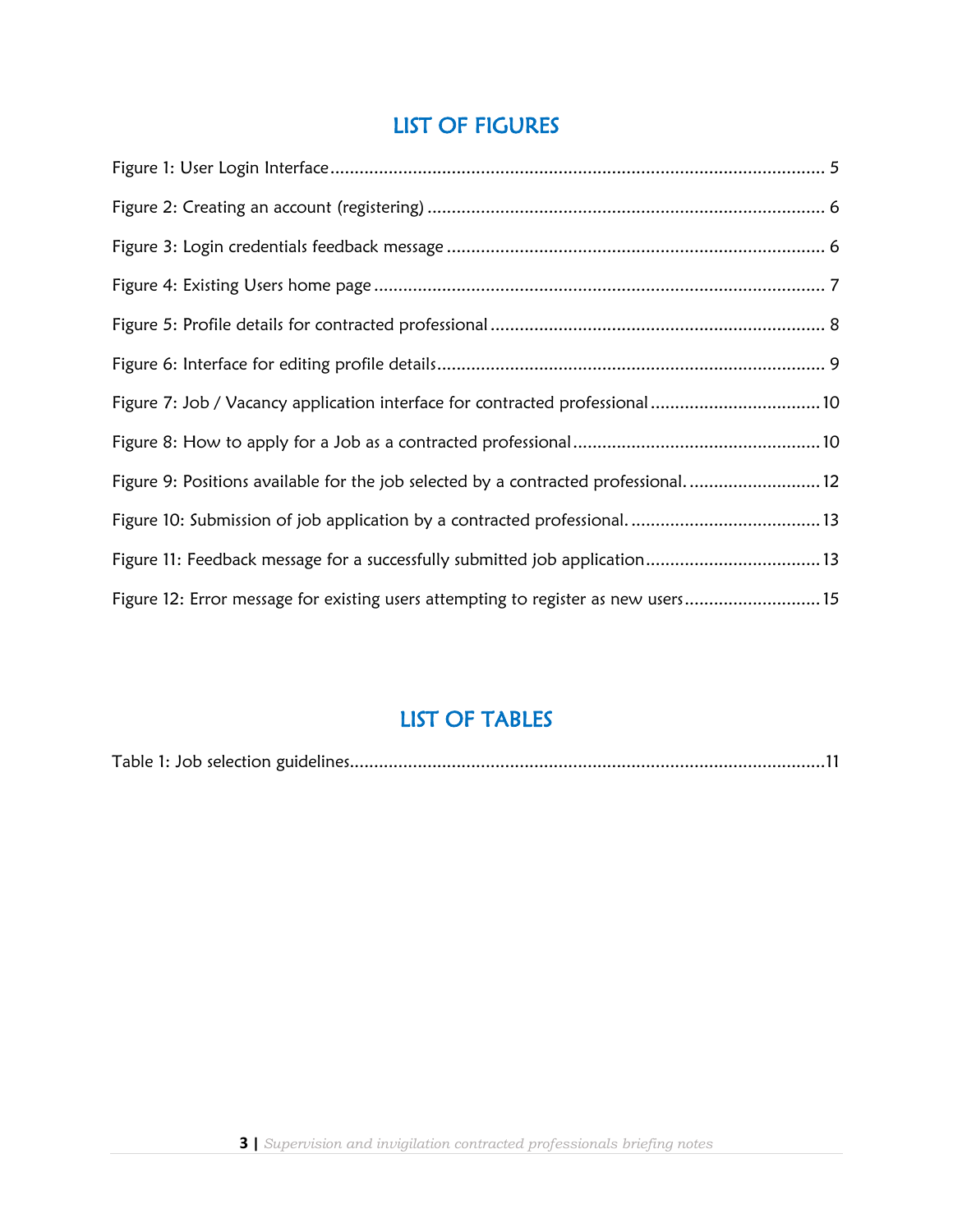#### <span id="page-3-0"></span>1.0. INTRODUCTION

KNEC has automated the management of contracted professionals across the various functional business areas with a view of improving efficiency and accountability. This solution consists of a computer based system at KNEC that integrates various agencies and service providers to collect, verify and report on activities and personnel involved in the administration of national examinations (i.e. contracted professionals)

# <span id="page-3-1"></span>2.0. THE CONTRACTED PROFESSIONALS SYSTEM (CP2)

The contracted professionals system Link/ URL: [http://cp2.knec.ac.ke](http://cp2.knec.ac.ke/) 

- 2.1 The Contracted Professionals System (CP2) is an integrated electronic system to automate the management of officers who are recruited to assist KNEC in administering the examinations.
- 2.2 The main aim of the system is to ensure that KNEC captures correct, accurate and timely details of all the personnel who are involved in the supervision, invigilation and management of examinations. This will help KNEC to efficiently process claims for payments, monitoring attendance during the examinations period, accountability for the contracted professionals involved and streamline query resolutions.
- 2.3 The system complements the current declarations forms that are signed and filled by all the personnel involved. In addition, contracted professionals data requested is stored in a central database for ease of management.
- 2.4 All Contracted professionals are required to submit their details through the platform and apply for Job/ Vacancy based on the roles they play during the administration of various examinations in regards to the supervision, invigilation and management of each specific examination.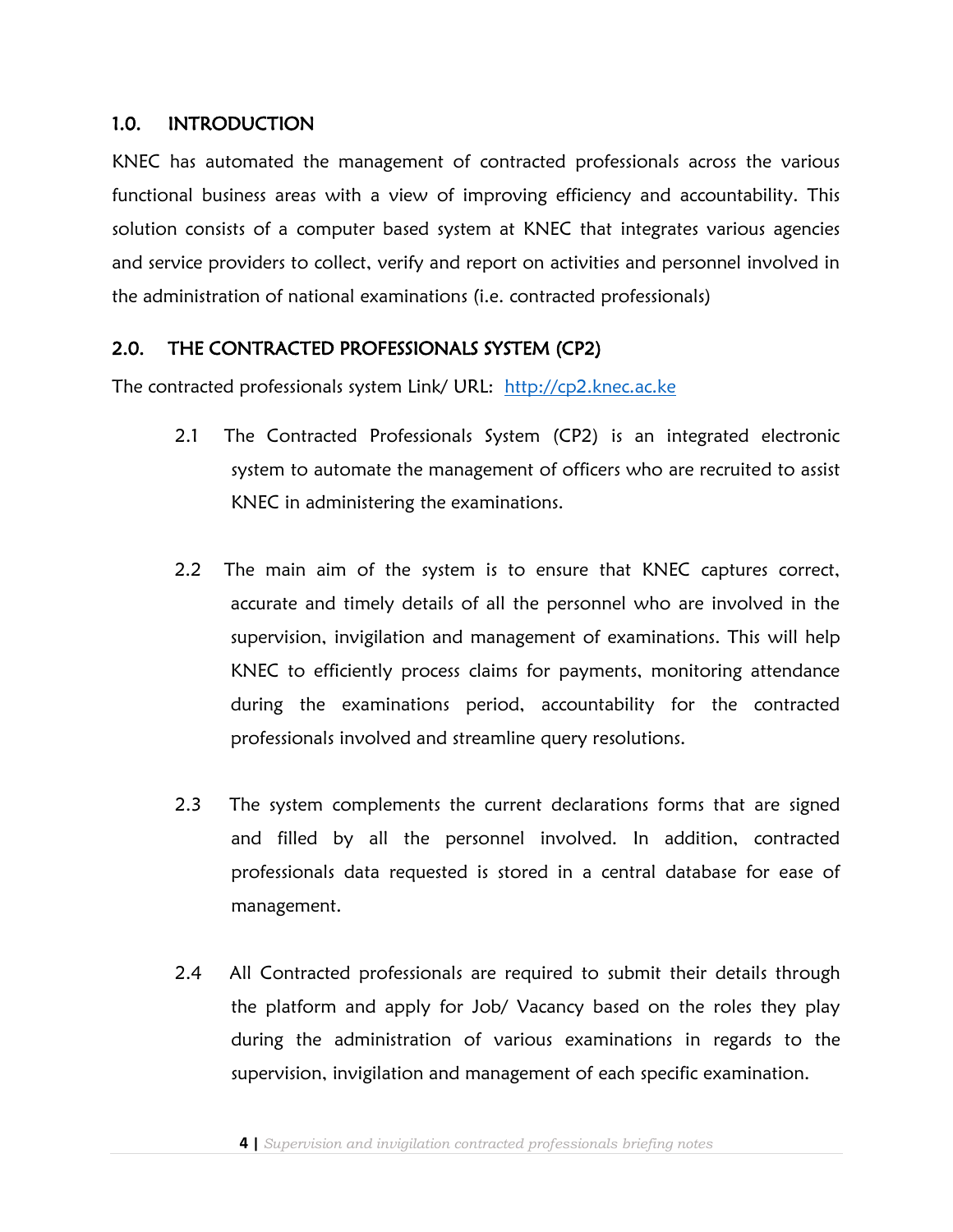# <span id="page-4-1"></span><span id="page-4-0"></span>3.0. HOW TO ACCESS, REGISTER, CAPTURE AND SUBMIT DETAILS

#### 3.1. For first time users

First time/ new users are the contracted professionals who have never registered in the online contracted professionals system. To register online, do the following:

- 3.1.1. Visit the KNEC contracted professionals' web: [http://cp2.knec.ac.ke](http://cp2.knec.ac.ke/) and follow the following steps to register in the platform and their submit details.
- 3.1.2. Use the link/ URL <http://cp2.knec.ac.ke/> to access the contracted professional website. You can do so by typing the link on the address bar of any browser (Firefox, internet explorer, Google chrome etc.) or by clicking the link. The address directs the user to login page as shown in figure 1 below.

| 19 2 cp2.knec.ac.ke/Account/LogOn?ReturnUrl=%2f |                                             | 0.0.0 | Q. |
|-------------------------------------------------|---------------------------------------------|-------|----|
| your data across multiple devices               | Create an Account                           |       |    |
|                                                 |                                             |       |    |
|                                                 |                                             |       |    |
|                                                 |                                             |       |    |
|                                                 | Login                                       |       |    |
|                                                 | Returning user? Please login below.         |       |    |
|                                                 | username                                    |       |    |
|                                                 |                                             |       |    |
|                                                 | password                                    |       |    |
|                                                 | Log in                                      |       |    |
|                                                 |                                             |       |    |
|                                                 | Create account or reset password            |       |    |
|                                                 | @2018 - Kenya National Examinations Council |       |    |

#### Figure 1: User Login Interface

<span id="page-4-2"></span>3.1.3. Click the link: Create account to generate the interface for registering into the contracted professional system as shown in figure 2 below.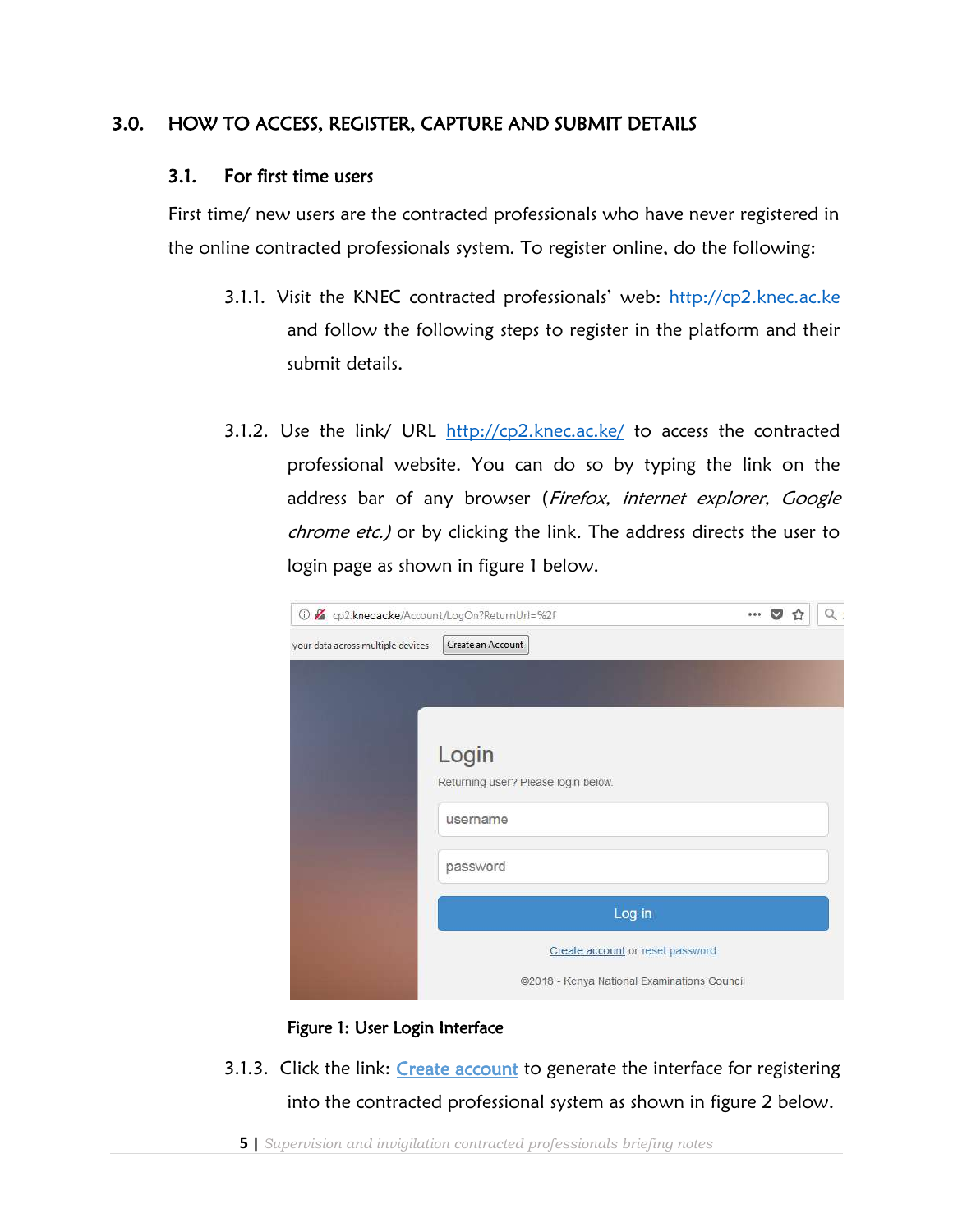| <b>CD</b> cp2.knec.ac.ke/Account/Register | <br>అ                                                             |  | a : |  |  |  |  |  |
|-------------------------------------------|-------------------------------------------------------------------|--|-----|--|--|--|--|--|
| c your data across multiple devices       | Create an Account                                                 |  |     |  |  |  |  |  |
|                                           |                                                                   |  |     |  |  |  |  |  |
|                                           |                                                                   |  |     |  |  |  |  |  |
|                                           | <b>Create Account</b>                                             |  |     |  |  |  |  |  |
|                                           | First time user? Password shall be sent to your registered phone. |  |     |  |  |  |  |  |
|                                           | your mobile no. (e.g. 254700123456)                               |  |     |  |  |  |  |  |
|                                           | confirm mobile no.                                                |  |     |  |  |  |  |  |
|                                           | <b>Create Account</b><br>or Login                                 |  |     |  |  |  |  |  |
|                                           | @2018 - Kenya National Examinations Council                       |  |     |  |  |  |  |  |

<span id="page-5-0"></span>Figure 2: Creating an account (registering)

#### To create an account

- 1. Enter your mobile number as shown in figure 2 e.g. 254722645678
- 2. To confirm, enter the same number.
- 3. Click the link: Create Account. You will receive the message in figure 3 below confirming that the login details (user name and password) as well as the link to access the CP2 system have been send to the phone used for creating the account.

| Your login details have been sent via SMS to the mobile number<br>provided. Please login to complete your profile and submit your<br>application. | × |
|---------------------------------------------------------------------------------------------------------------------------------------------------|---|
|                                                                                                                                                   |   |
| Login<br>Returning user? Please login below.                                                                                                      |   |
| username                                                                                                                                          |   |
| password                                                                                                                                          |   |
| Log in                                                                                                                                            |   |
| Create account or reset password<br>The second participate of the control of the seconds<br>@2018 - Kenya National Examinations Council           |   |

<span id="page-5-1"></span>Figure 3: Login credentials feedback message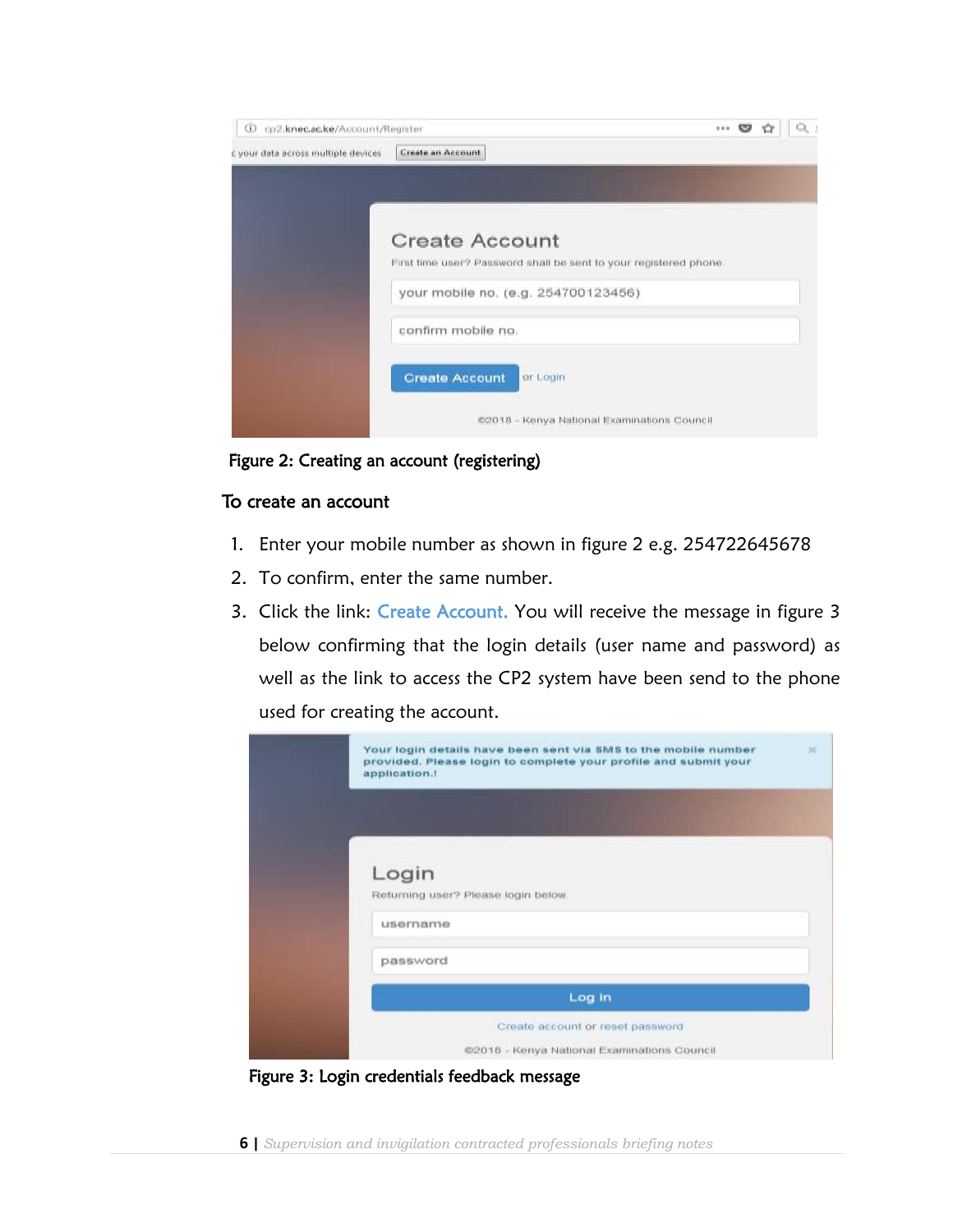- 4. Confirm receipt of the login credentials from the phone number used to create the account.
- 5. Refer to the user manual for comprehensive guidelines on registration, system access, filling in details, application for a vacancy and submission of your details.

### <span id="page-6-0"></span>3.2. For existing users

Enter your user name and password as shown in figure 1. Click the link: Login to open the contracted professionals' home page for filling in missing details, updating existing details, application for a vacancy and online submission. The interface shown in figure 4 below will be generated.

| $\leftarrow$ $\rightarrow$ $\circ$ $\circ$                | 3 In Three acke Primmission                                                         | Ø<br><b>** 夏 ☆   Q_Search</b>                                                                                                                                                                                                                                                                                                                      | ■ □ ≫<br>$\equiv$                                                                         |
|-----------------------------------------------------------|-------------------------------------------------------------------------------------|----------------------------------------------------------------------------------------------------------------------------------------------------------------------------------------------------------------------------------------------------------------------------------------------------------------------------------------------------|-------------------------------------------------------------------------------------------|
| CP <sub>2</sub><br>Welcowa<br>CATHERINE KOKI              | Jobs                                                                                |                                                                                                                                                                                                                                                                                                                                                    | <b>DIRETTE KOK</b>                                                                        |
| PROFILE & BID.<br>Drolla<br>VACANCIES & ASSOUMENTS<br>äde | Filter John Dy.<br>$-0.007 -$<br>$-\mathrm{Activity}$<br>-Courity-<br>-Bull County- | Supervisor<br>$\bullet$<br>Exam: 2010/1 Primary Teacher Exposition Activity: : Supervision & Invigibilion of exams Daily Stadion:<br><b>Examination Cantre</b><br>Securityofficer<br>۷<br>495-2010<br>Exam: 2010 2 Primary Teacher Education Activity: : Supervision & Involution of exams Divity Station:<br>Examination Centre<br>$\blacksquare$ | Diam'r.<br>COT Oct 2018<br>211 Postson<br><b>Beadless</b><br>@01.0cl.2018<br>201 Personal |
| Search John<br><b>WASHING</b>                             | -Outy Illason-<br>$-$ Polition-<br><b>Hardt</b>                                     | ٠<br>Centremanager<br>Exerc 2215/3 Primary Teacher Education Activity: : Supervision & Invigitation of exercy Daty Stations:<br>Exterimition Centre<br>$\left  \cdot \right $<br>Inviglator                                                                                                                                                        | Skadne:<br>(301 Oct 2019)<br><b>CITY OF COLOR</b><br>Dasfino:<br>E01 Oct 2018             |
|                                                           |                                                                                     | Exam: 2010/3-Primery Teacher Esscation Activity: . Bopervision & Invigitation of exams Divty Station:<br>Expression Centre<br>Driver<br>(a) Ingelated politicianal Hanno Bank Nostian (UNINTRA) da Ogno Francisco Legislam Analysaming Collect Different Additional Court Service Services Institution of January Date Different Analysis (2014)   | <b>4587 Powering</b><br>Deadless<br>@11 Oct 2918<br><b>ATTORPHISTIONS</b>                 |

<span id="page-6-1"></span>Figure 4: Existing Users home page

# 3.2.1. To update/ edit details

1. Click on the link Profile for the display of existing details previously captured in the system as shown in figure 5 below for viewing, editing and updating if need be.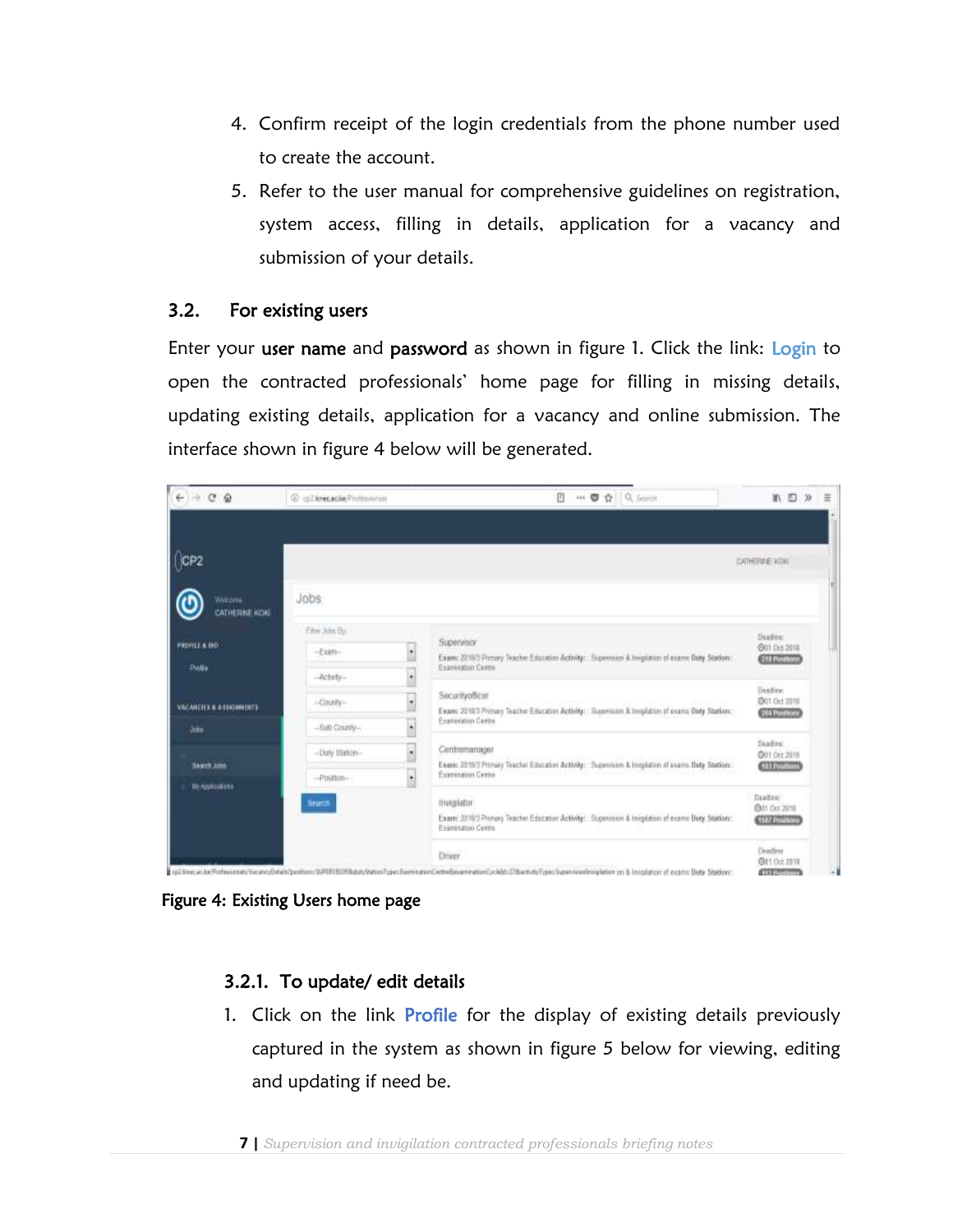| $($ CP2<br><b>Wekame</b><br>Your Profile<br>CATHERINE KONT<br>Use the links provided to update your personal information: work history and education background / qualifications.<br><b>PROTILE &amp; BIO</b><br>Personal Information<br>Quelifications<br>Work Experience<br>Profile<br>(Edit)<br>CATHERINE KONT<br>Follforme<br>My Profile<br>ква Рис<br><b>Rational ID</b><br>A0027409000<br>2041132<br>Fende<br>bon<br>01 Jan 1980<br>Gender<br>VACARDEE & ASSIGNMENTS<br>Telephone<br>254722015696<br>kritiogams@grad.com<br>Email<br><b>Jida</b><br>Ministry of Education Science and Technology<br>Ref fin-<br>Employer<br>5766790989<br>Current Workstation<br>Highost Qualification<br>System Analyst | In ID.<br>Ξ    |                                           | → ■ ☆ Q Seinth<br>ø | @ uilknecacke/Professurati/MyProfile | $\rightarrow$ C $\Omega$ |
|----------------------------------------------------------------------------------------------------------------------------------------------------------------------------------------------------------------------------------------------------------------------------------------------------------------------------------------------------------------------------------------------------------------------------------------------------------------------------------------------------------------------------------------------------------------------------------------------------------------------------------------------------------------------------------------------------------------|----------------|-------------------------------------------|---------------------|--------------------------------------|--------------------------|
|                                                                                                                                                                                                                                                                                                                                                                                                                                                                                                                                                                                                                                                                                                                |                |                                           |                     |                                      |                          |
|                                                                                                                                                                                                                                                                                                                                                                                                                                                                                                                                                                                                                                                                                                                | CATHERINE KOKI |                                           |                     |                                      |                          |
|                                                                                                                                                                                                                                                                                                                                                                                                                                                                                                                                                                                                                                                                                                                |                |                                           |                     |                                      |                          |
|                                                                                                                                                                                                                                                                                                                                                                                                                                                                                                                                                                                                                                                                                                                |                |                                           |                     |                                      |                          |
|                                                                                                                                                                                                                                                                                                                                                                                                                                                                                                                                                                                                                                                                                                                |                |                                           |                     |                                      |                          |
|                                                                                                                                                                                                                                                                                                                                                                                                                                                                                                                                                                                                                                                                                                                |                |                                           |                     |                                      |                          |
|                                                                                                                                                                                                                                                                                                                                                                                                                                                                                                                                                                                                                                                                                                                |                |                                           |                     |                                      |                          |
|                                                                                                                                                                                                                                                                                                                                                                                                                                                                                                                                                                                                                                                                                                                |                |                                           |                     |                                      |                          |
|                                                                                                                                                                                                                                                                                                                                                                                                                                                                                                                                                                                                                                                                                                                |                |                                           |                     |                                      |                          |
|                                                                                                                                                                                                                                                                                                                                                                                                                                                                                                                                                                                                                                                                                                                |                |                                           |                     |                                      |                          |
|                                                                                                                                                                                                                                                                                                                                                                                                                                                                                                                                                                                                                                                                                                                |                |                                           |                     |                                      |                          |
| KNEC author years                                                                                                                                                                                                                                                                                                                                                                                                                                                                                                                                                                                                                                                                                              |                | <b>UTILE Mail Computer Science (2015)</b> |                     |                                      |                          |
| Next of Kin Telephone<br>New Of Kin<br>JEPONJMBA KDECH<br>ZM7Z20115696<br>JONUFEN)                                                                                                                                                                                                                                                                                                                                                                                                                                                                                                                                                                                                                             |                |                                           |                     |                                      |                          |

#### <span id="page-7-0"></span>Figure 5: Profile details for contracted professional

- 2. Click the specific link to view specific details e.g. Personal Information, Work Experience and Qualification as shown in figure 6 below.
- 3. Click Personal Information link to view the contracted professional bio data. Click the **Edit** link to enable editing and updating of the profile details displayed.
- 4. Click Work Experience link to view the contracted professional work experience details. Click the **Edit** link to enable editing and updating of the work experience details displayed.
- 5. Click Qualification link to view the contracted professional academic and professional qualification details. Click the **Edit** link to enable editing and updating of the qualification details displayed.
- 6. For any additional information e.g. new work station, qualifications etc., Click the link Add to generate the interface for capturing new details.
	- **8 |** *Supervision and invigilation contracted professionals briefing notes*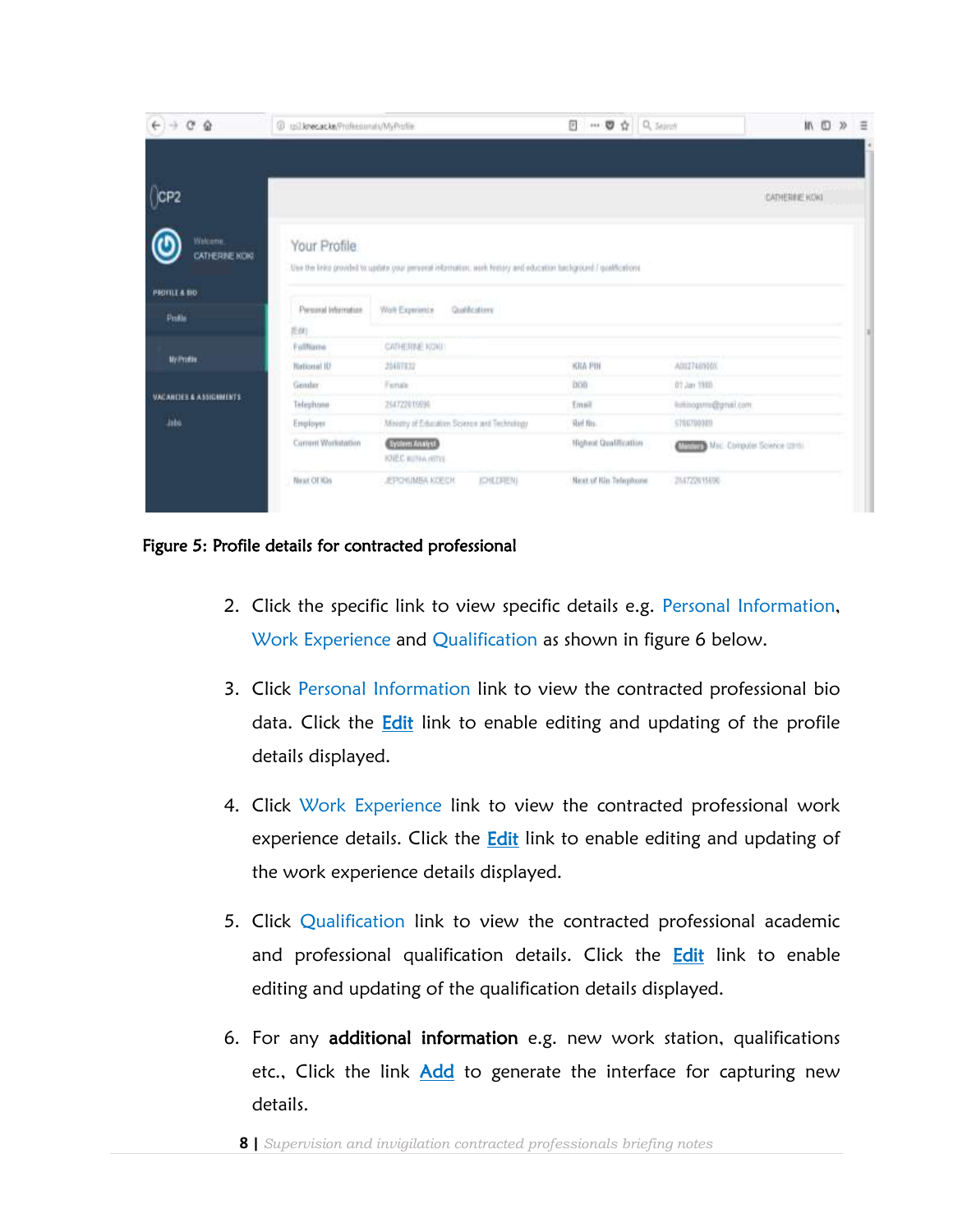| CP <sub>2</sub>                                   | Your Profile                |                                                          | Use the title provided to update your personal reformation, well-history and telecative background I qualifications. |                |                     |
|---------------------------------------------------|-----------------------------|----------------------------------------------------------|----------------------------------------------------------------------------------------------------------------------|----------------|---------------------|
| Wetoms:                                           | Perussial Islamatus         | Work Experience                                          | Qualifications                                                                                                       |                |                     |
| CATHERINE KOKE                                    | Work History (Add)          |                                                          |                                                                                                                      |                |                     |
| PROFILE & BIO                                     | Designation                 |                                                          | BUILDING                                                                                                             | From - To      |                     |
| Public                                            | Sly Mark Analyst            |                                                          | <b>HABIO</b><br>asizmos potititi                                                                                     | 2008 - Current | Edit Delete<br>20ac |
| My Profile                                        | Personal Information        |                                                          |                                                                                                                      |                |                     |
| <b><i>UACANTIES &amp; ASSIGNMENTS</i></b><br>Jobs | FullMartin                  | CATHERINE KORE                                           |                                                                                                                      |                |                     |
|                                                   | Employer                    | Member of Education                                      | S798759888<br>Hef Mn.                                                                                                |                |                     |
|                                                   | Genüer                      | $\bullet$<br>Fortain                                     | T.<br>×<br>Ooth<br>Ján<br>T                                                                                          |                |                     |
|                                                   | $\bullet$<br>1990           |                                                          |                                                                                                                      |                |                     |
|                                                   | Notional(D)                 | 20462032                                                 |                                                                                                                      |                |                     |
|                                                   | <b>HRA PIN</b>              | ADD27-MINOON                                             |                                                                                                                      |                |                     |
|                                                   | Enall                       | kokssogams@gmst.com                                      |                                                                                                                      |                |                     |
|                                                   | Tel. No                     | 254722615606                                             |                                                                                                                      |                |                     |
|                                                   | Next of Kin Contact Details |                                                          |                                                                                                                      |                |                     |
|                                                   |                             | ROADA IVE MY ADAPA TO SOFTAFF \$54.00 the traffier above |                                                                                                                      |                |                     |
|                                                   | Full Name                   | JEPCHUMBA KOECH                                          |                                                                                                                      |                |                     |
|                                                   | Tel. He                     | 254722615606                                             |                                                                                                                      |                |                     |
|                                                   | Hebitionship                | Daupher                                                  |                                                                                                                      |                |                     |

<span id="page-8-2"></span>Figure 6: Interface for editing profile details

#### 3.2.2. To apply for a Job/ vacancy

Select the correct information by clicking the drop down Menus under the Jobs /vacancy. Search for the selected position, select, confirm and click submit to send application.

#### <span id="page-8-0"></span>3.3. For existing users who have forgotten their password

SMS password to 22262 and a new one will be sent to your phone. Use the password receive to login into the system.

# <span id="page-8-1"></span>4.0. APPLICATION FOR A JOB/ VACANCY

Contracted professionals who have successfully registered and submitted profile details are required to proceed to the next step of applying for available vacancies. Job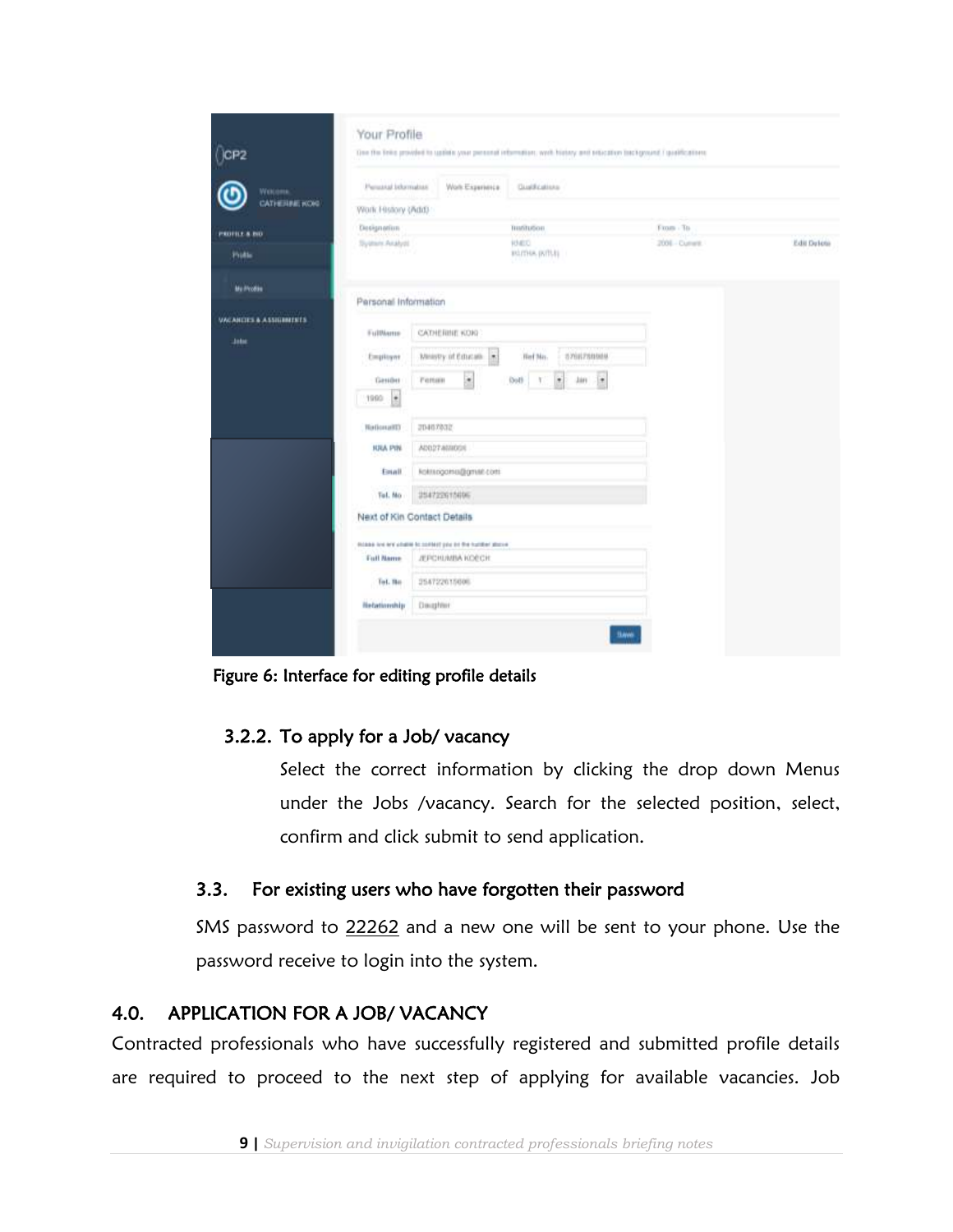vacancies are grouped for selection based the specific examination, activity type, duty station, position/ designation (role), county and sub county as indicated in figure 6 below under portion "**C**".



Figure 7: Job / Vacancy application interface for contracted professional

<span id="page-9-1"></span><span id="page-9-0"></span>

4.1.1. How to apply for a job as a contracted professional

<span id="page-9-2"></span>Figure 8: How to apply for a Job as a contracted professional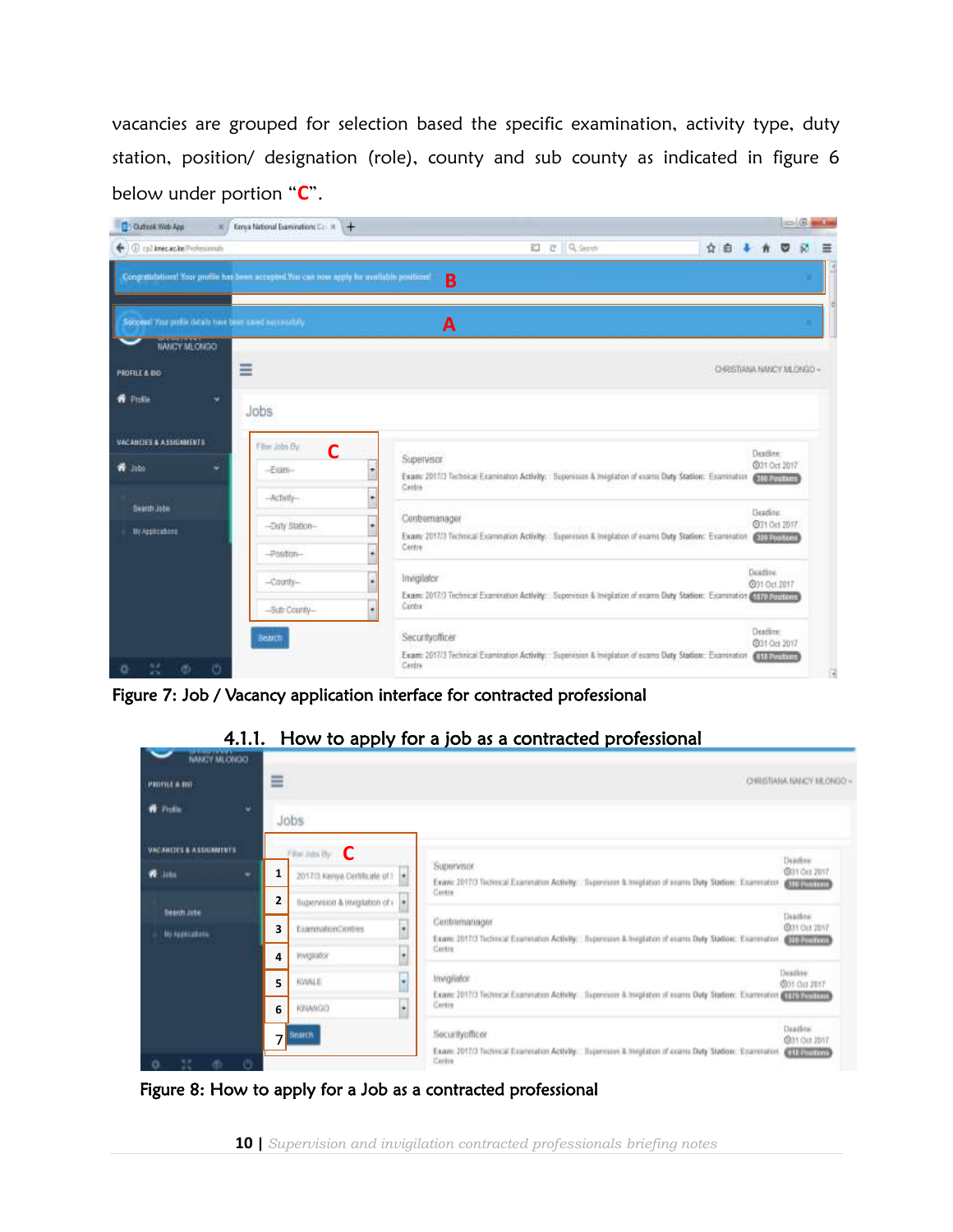Select the drop downs labeled 1 to 6 under portion  $C$  above to perform the following tasks under each of them:

| <b>LABEL</b> |                  | <b>EXPECTED FEEDBACK</b>                                                         |  |  |  |  |
|--------------|------------------|----------------------------------------------------------------------------------|--|--|--|--|
|              | 1. Exam          | Select the type of examination for your job application. E.g. KCPE, KCSE         |  |  |  |  |
|              | 2. Activity      | Select the activity that you will be overseing. Eg. Supervision and Invigilation |  |  |  |  |
|              | 3. Duty station  | Select the venue of the activity. E.g. Examination centre, distribution centre.  |  |  |  |  |
|              | 4. Position      | Select your role (Designation). E.G. Centre Manager, Invigilator, Clerk          |  |  |  |  |
|              | 5. County        | Select the County where the activity will take place. E.g. Kisii, Baringo, Narok |  |  |  |  |
|              | 6. Sub county    | Select the specific sub county within the county that you selected in '5'        |  |  |  |  |
|              | 7. Search button | Click the search button to generate the specific job based on your selection.    |  |  |  |  |

<span id="page-10-1"></span>Table 1: Job selection guidelines

The number of number of positions (job vacancies) available for for the selection made by a contracted professions will be displayed after clicking the search button. This is shown in figure 7 below.

# <span id="page-10-0"></span>4.1.2. How to View and apply for the specific job selected

The feedback message for the specific job that the contracted professional has selected showing the details and the number of positions available will be generated as shown in figure 8 below. E.g. "Invigilator:- Exam 2017/3 Kenya Certificate of Secondary Education, Activity: Supervision & Invigilationof exams, Duty Station: Examination Centre, Deadline 31Oct 2017, 83 positions."

If the details are inaccurate, for instance your meant to select and apply for supervisory position instead of invigilation, repeat the job application process.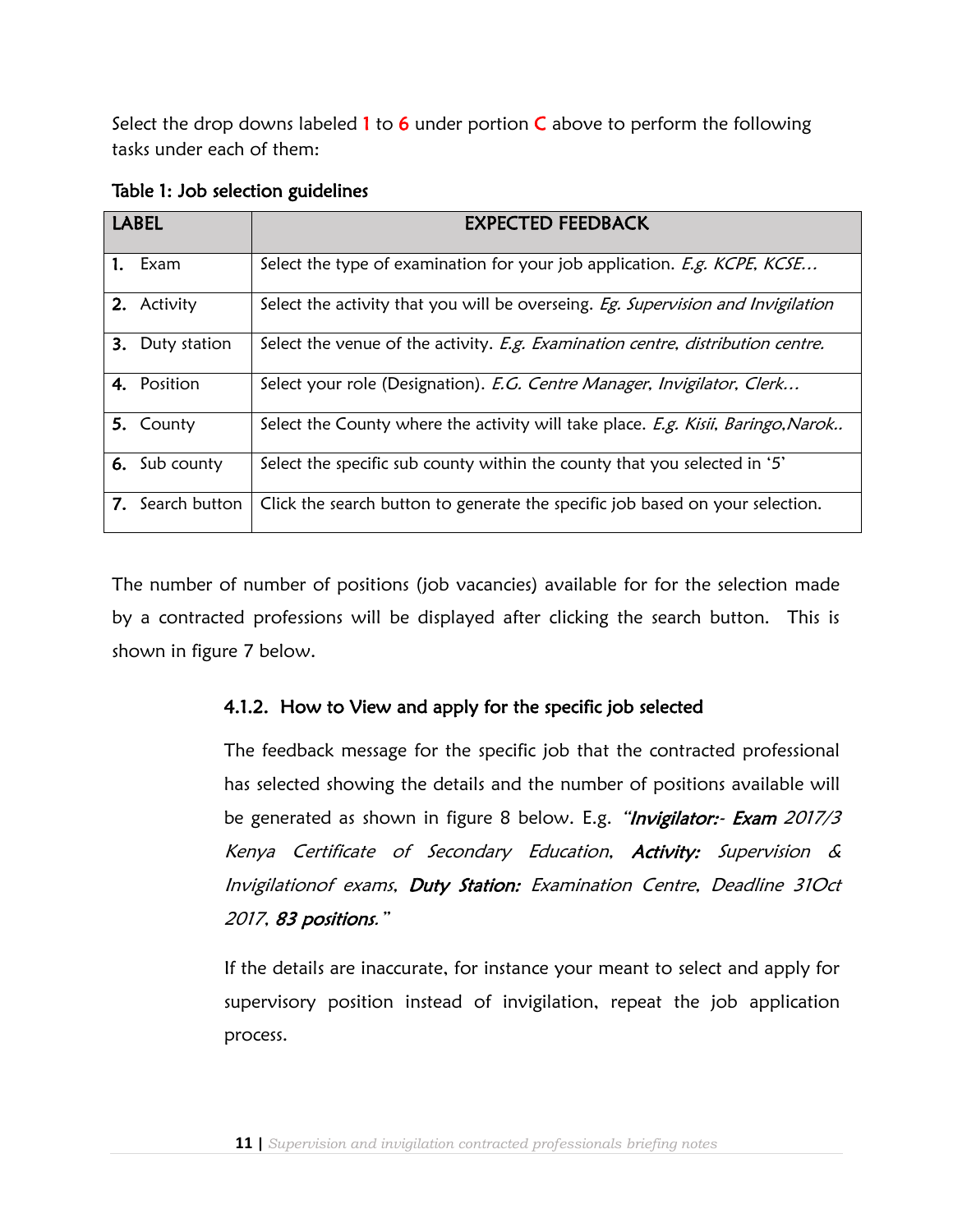Click on the highlihted feedback message to confirm the application for the job. The infterface for confimation will be generated as shown in figure 9 below. Proceed with the process step by step to completion.

| $\odot$ CP2                                   | ≡                                                                                               |                                                                                                                                                         | CHRISTIANA NANCY MLONGO -             |
|-----------------------------------------------|-------------------------------------------------------------------------------------------------|---------------------------------------------------------------------------------------------------------------------------------------------------------|---------------------------------------|
| Welcome:<br><b>CHRISTIANA</b><br>NANCY MLONGO | Jobs                                                                                            |                                                                                                                                                         |                                       |
| PROFILE & BIO<br><b>W</b> Polls<br>v          | Filter John Hy<br>2017/3 Kenya Certificate of B<br>Supervision & Invigilation of e<br>$\bullet$ | Invigilator<br>Exam: 2017/3 Kenya Certificate of Secondary Education Activity: : Supervisor: A involtation of exams Duty<br>Station: Examination Centre | Daading:<br>@31 Oct 2017<br>(DRIMING) |
| <b>VACANDES &amp; ASSIGNMENTS</b>             | EraminationCentres<br>×                                                                         |                                                                                                                                                         |                                       |
| # John<br>٠                                   | <b>Involvior</b><br>×                                                                           |                                                                                                                                                         |                                       |
| flearth Jubs                                  | <b>KWALE</b><br>٠                                                                               |                                                                                                                                                         |                                       |
| My Applications                               | KINANGO<br><b>Search</b>                                                                        |                                                                                                                                                         |                                       |

<span id="page-11-1"></span><span id="page-11-0"></span>Figure 9: Positions available for the job selected by a contracted professional.

#### 4.1.3. How to submit application for a selected job

- 1. Read the details displayed in figure 8 below to ensure they are accurate before submission of the job applied for. You can go back and select the correct details if need be.
- 2. Click the "check box" highlighted in figure 9 below to confirm the application for the job selected.
- 3. Click the "Submit Application" button.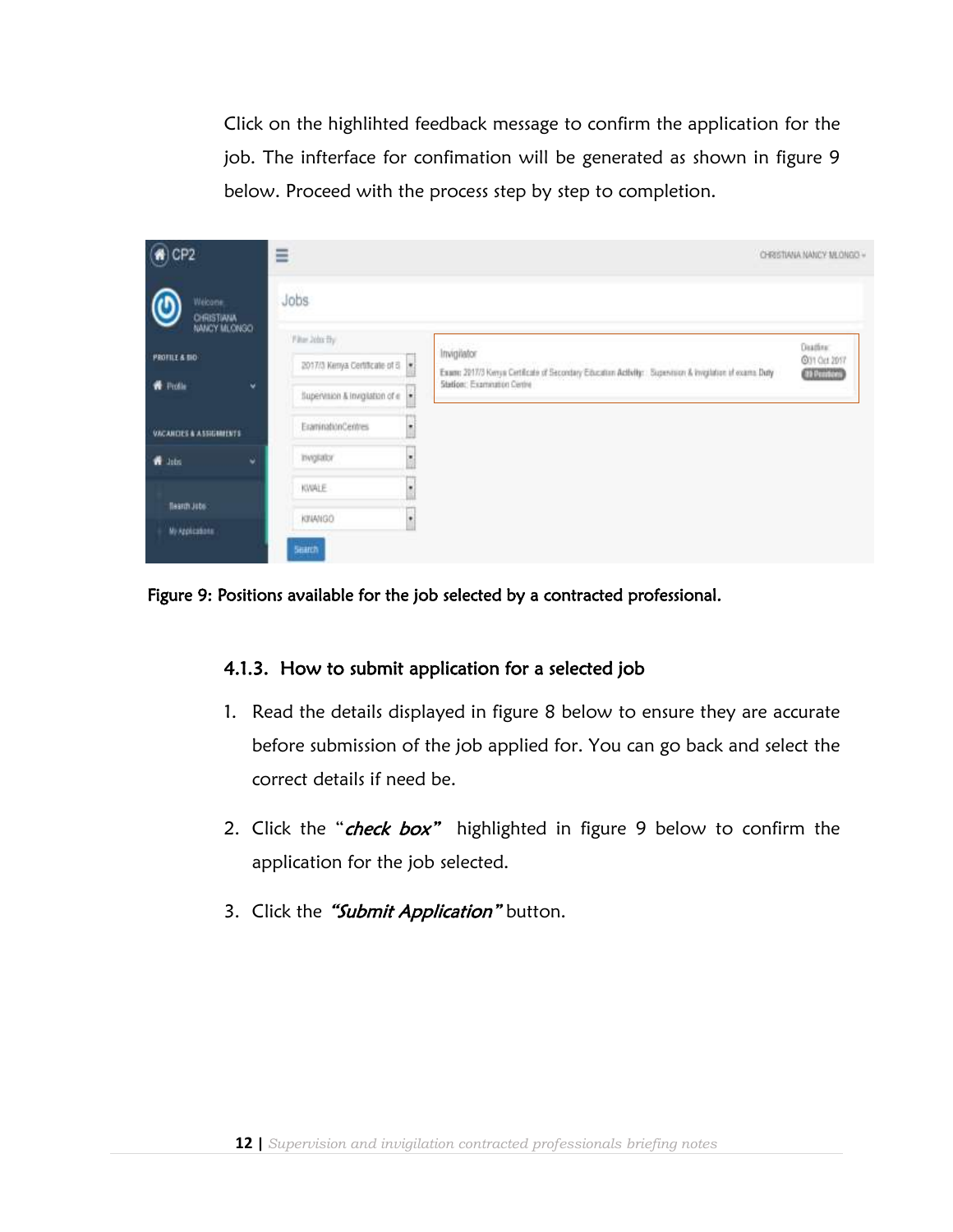| CP <sub>2</sub>                                                    | ≡                                                       |                                                                                                                                                                                                                                          |                                            | CHRISTINIA NANCY MLONGO -<br>a solution and compared the country |  |  |  |
|--------------------------------------------------------------------|---------------------------------------------------------|------------------------------------------------------------------------------------------------------------------------------------------------------------------------------------------------------------------------------------------|--------------------------------------------|------------------------------------------------------------------|--|--|--|
| Witches<br><b>CHRISTIANA</b><br>NARCY MLORGO<br>PROFILE & BID      | $Jobs$ > Details                                        | Please more the relations provided been by accuracy before substiting your application. If the elemention is constituted to subset your application. Once it has been received<br>and accepted, you will be retified of your imployment. |                                            |                                                                  |  |  |  |
| <b>R</b> Prida<br>×<br>VACABILITY & A SECONDITY                    | About thre powtern                                      | Personal Information<br>About this Position                                                                                                                                                                                              |                                            |                                                                  |  |  |  |
| <b>John</b>                                                        | <b>Tiotis</b><br>Enam<br>Duty Station                   | Invigibilit<br>2017/2 Kimya GettRoste of Sainmbay Education<br>CommutierCentres                                                                                                                                                          | # of positions<br>Activity<br>Clining Date | 30927<br>Happenisse & Smightter of courrel<br>31 Oct 2017        |  |  |  |
|                                                                    | Apply for this Postion<br><b>Butterilt Application:</b> | E it condition that I have reviewed the details of the job provided above and that my presental information provided is connect. I onderstand that incorrect<br>liformation may lead to my disqualification.                             |                                            |                                                                  |  |  |  |
| How to click the<br>check box and<br>confirm<br>job<br>application | Apply for this Position.<br>Submit Application          | [7] confirm that I have reviewed the details of the job provided above and that my personal information provided is correct. I understand that locorrect<br>leformation may lead to my disqualification.                                 |                                            |                                                                  |  |  |  |

<span id="page-12-1"></span><span id="page-12-0"></span>Figure 10: Submission of job application by a contracted professional.

#### 4.1.4. Feedback for a successful submission of job application

The message "Thank you for submitting your application. The application shall be reviewed and you shall be notified shortly!" will be displayed as shown in figure 9 below.

<span id="page-12-2"></span>

Figure 11: Feedback message for a successfully submitted job application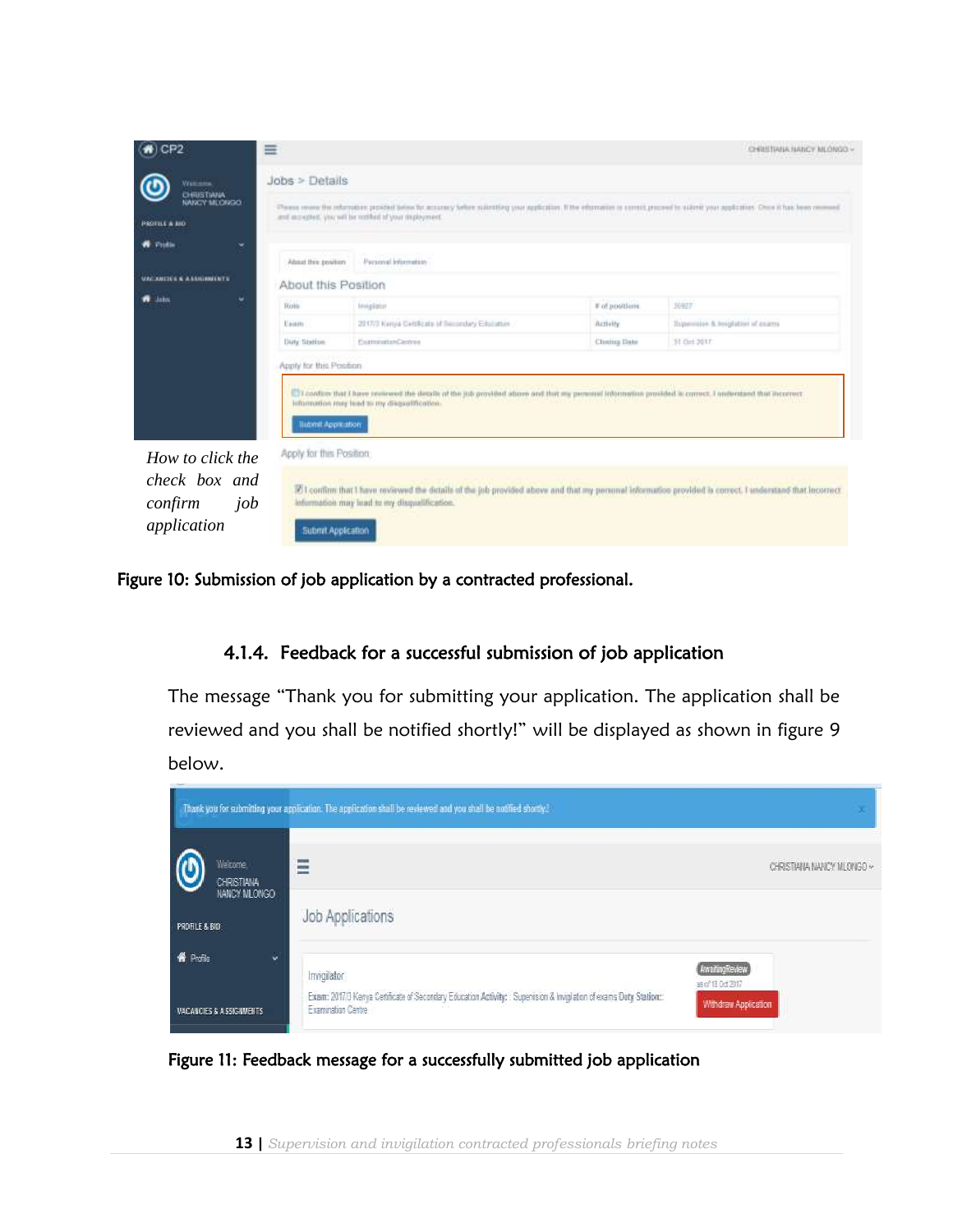#### <span id="page-13-0"></span>4.1.5. How to withdraw an application after submission

Some contracted professionals may proceed with application and submision of details without verifying and notice they made a mistake. Eg. They selected the wrong examination or position. In this case, the application can be widrawn by clicking the "withdraw Application" tab highlighted in read.

New application can be made once again following the same job application process.

# <span id="page-13-1"></span>4.1.6. How log out of the system

Users are reminded to ensure they log out of the system when they are done with the application process. This is to avoid unauthorized access to third party(s) who may manipulate the information.

# <span id="page-13-2"></span>4.2. Centre Managers

Centre Managers will also be issued with a username and password to login to the system. They will be able to view the officers assigned to their centres and subsequently record their attendance during the exam period. This attendance records will, be used to process claims for all personnel.

# <span id="page-13-3"></span>4.3. Teachers Service Commission (TSC) Sub County Directors

Access to the system will also be provided to the TSC Sub County Directors for purposes of reviewing deployment details, confirming attendance records and redeployment of supervisors and invigilators.

# <span id="page-13-4"></span>4.4. Sub County Directors Of education (SCDE)

Access to the system will also be provided to the SCDE office for purposes of reviewing deployment details, confirming attendance records and redeployment of officers (if need be).